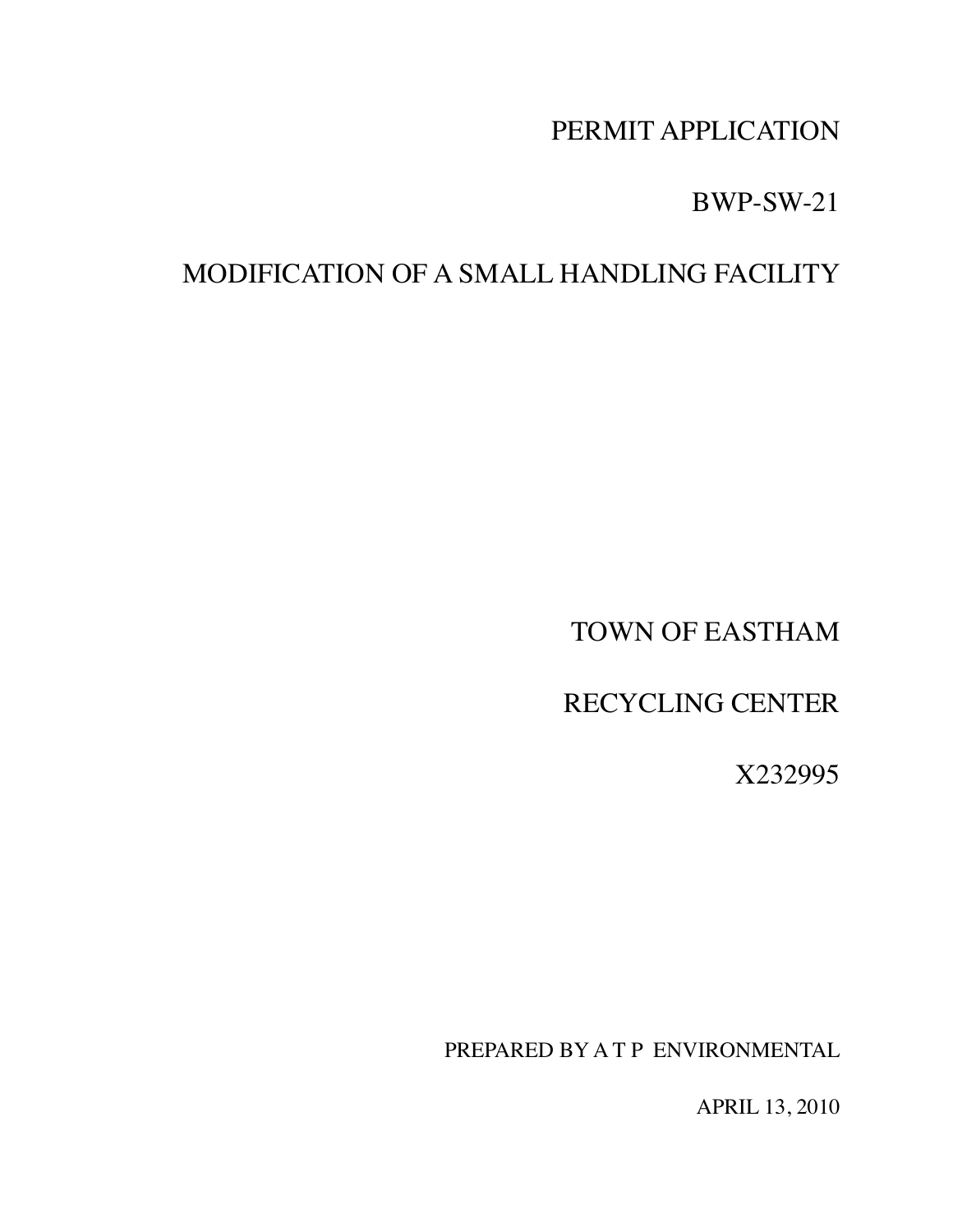April 13, 2010

Mr. David Ellis, Director Solid Waste Section Department of Environmental Protection Southeast Regional Office 20 Riverside drive Lakeville, MA 02347

Re: Eastham Recycle Center Transmittal No. X232995 BWP-SW-21 Permit Modification for C&D Area and Emergency Generator Concrete Pad

Dear David:

On behalf of the Town of Eastham, A T P Environmental has completed and hereby submits one copy of BWP-SW-21 for enlargement of the existing area to manage construction and demolition debris. Also included is the placement of a concrete pad for a new, permanent emergency generator near the existing scale house.

The proposed improvements to the C&D area will improve the capacity of the Town to manage related wastes as they enter the site and are loaded into bins for transportation. The improvements will also allow the Town to more efficiently use its new hydraulic excavator to sort metal and clean wood in the area for further use or resale. In planning the site layout, care has been taken to ensure that the distance from the property line to the new facility is equal to or greater than the existing C&D setback.

I trust the attached permit application and support material is sufficient to begin your review. Please feel free to call me with any questions.

Yours Very Truly,

A T P ENVIRONMENTAL

A. Thomas Pawlina, PE Principal

cc: Mr. Neil Andres, DPW Superintendent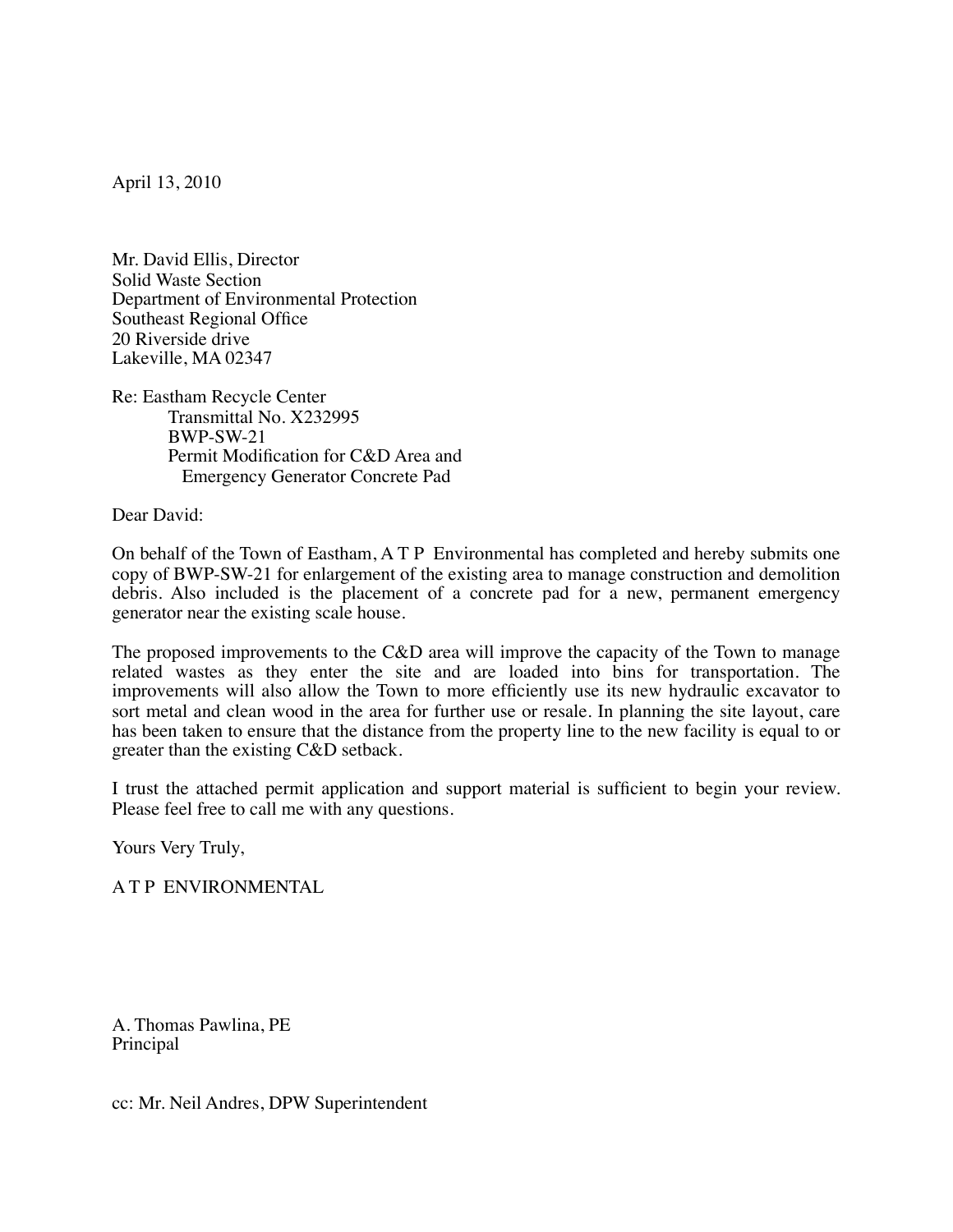

# **Enter your transmittal number** Allem Manuson Manuson Transmittal

Transmittal Number

Your unique Transmittal Number can be accessed online: http://mass.gov/dep/service/online/trasmfrm.shtml **Massachusetts Department of Environmental Protection**

# **Transmittal Form for Permit Application and Payment**

**1.** Please type or print. A separate Transmittal Form must be completed for each permit application.

**2.** Make your check payable to the Commonwealth of Massachusetts and mail it with a copy of this form to: DEP, P.O. Box 4062, Boston, MA 02211.

**3.** Three copies of this form will be needed.

**Copy 1 - the original** must accompany your permit application. **Copy 2** must accompany your fee payment. **Copy 3** should be retained for your records

**4.** Both fee-paying and exempt applicants must mail a copy of this transmittal form to:

> **MassDEP P.O. Box 4062 Boston, MA 02211**

**\* Note:** For BWSC Permits, enter the LSP.

*DEP Use Only*

*Permit No:*

*Rec'd Date:*

*Reviewer:*

|                                                                                                                                                    | BWP-SW-21 |                                   |                                         |            |
|----------------------------------------------------------------------------------------------------------------------------------------------------|-----------|-----------------------------------|-----------------------------------------|------------|
| 1. Permit Code: 7 or 8 character code from permit instructions                                                                                     |           | 2. Name of Permit Category        | Modification of Small Handling Facility |            |
| New Construction & Demolition Management Area                                                                                                      |           |                                   |                                         |            |
| 3. Type of Project or Activity                                                                                                                     |           |                                   |                                         |            |
| B. Applicant Information - Firm or Individual                                                                                                      |           |                                   |                                         |            |
| <b>ATP Environmental</b>                                                                                                                           |           |                                   |                                         |            |
| 1. Name of Firm - Or, if party needing this approval is an individual enter name below:                                                            |           |                                   |                                         |            |
| Pawlina                                                                                                                                            | A. Thomas |                                   |                                         |            |
| 2. Last Name of Individual                                                                                                                         |           | 3. First Name of Individual       |                                         | 4. MI      |
| 77 Sheffield Road                                                                                                                                  |           |                                   |                                         |            |
| 5. Street Address                                                                                                                                  |           |                                   |                                         |            |
| Melrose                                                                                                                                            | МA        | 02176                             | 781-662-6033                            |            |
| 6. City/Town                                                                                                                                       | 7. State  | 8. Zip Code                       | 9. Telephone #                          | 10. Ext. # |
| <b>Tom Pawlina</b>                                                                                                                                 |           | tpawlina@aol.com                  |                                         |            |
| 11. Contact Person                                                                                                                                 |           | 12. e-mail address (optional)     |                                         |            |
|                                                                                                                                                    |           |                                   |                                         |            |
| C. Facility, Site or Individual Requiring Approval                                                                                                 |           |                                   |                                         |            |
|                                                                                                                                                    |           |                                   |                                         |            |
| Eastham Recycle Center                                                                                                                             |           |                                   |                                         |            |
| 1. Name of Facility, Site Or Individual                                                                                                            |           |                                   |                                         |            |
| Old Orchard Road                                                                                                                                   |           |                                   |                                         |            |
| 2. Street Address                                                                                                                                  |           |                                   |                                         |            |
| Eastham                                                                                                                                            | МA        | 02642                             | 508-240-5973                            |            |
| 3. City/Town                                                                                                                                       | 4. State  | 5. Zip Code                       | 6. Telephone #                          | 7. Ext. #  |
| 8. DEP Facility Number (if Known)                                                                                                                  |           | 9. Federal I.D. Number (if Known) | 10. BWSC Tracking # (if Known)          |            |
|                                                                                                                                                    |           |                                   |                                         |            |
|                                                                                                                                                    |           |                                   |                                         |            |
| D. Application Prepared by (if different from Section B)*                                                                                          |           |                                   |                                         |            |
| <b>SAME</b>                                                                                                                                        |           |                                   |                                         |            |
| 1. Name of Firm Or Individual                                                                                                                      |           |                                   |                                         |            |
| 2. Address                                                                                                                                         |           |                                   |                                         |            |
| 3. City/Town                                                                                                                                       | 4. State  | 5. Zip Code                       | 6. Telephone #                          | 7. Ext. #  |
| 8. Contact Person                                                                                                                                  |           | 9. LSP Number (BWSC Permits only) |                                         |            |
| E. Permit - Project Coordination                                                                                                                   |           |                                   |                                         |            |
|                                                                                                                                                    |           |                                   |                                         |            |
| Is this project subject to MEPA review? $\Box$ yes $\boxtimes$ no                                                                                  |           |                                   |                                         |            |
| If yes, enter the project's EOEA file number - assigned when an                                                                                    |           |                                   |                                         |            |
| Environmental Notification Form is submitted to the MEPA unit:                                                                                     |           |                                   |                                         |            |
|                                                                                                                                                    |           |                                   | <b>EOEA File Number</b>                 |            |
| <b>F. Amount Due</b>                                                                                                                               |           |                                   |                                         |            |
|                                                                                                                                                    |           |                                   |                                         |            |
| <b>Special Provisions:</b><br>$\boxtimes$ Fee Exempt (city, town or municipal housing authority)(state agency if fee is \$100 or less).<br>$1_{-}$ |           |                                   |                                         |            |

- ardship Request payment extensions according to 310 CMR 4.04(3)(c).
- 3. Alternative Schedule Project (according to 310 CMR 4.05 and 4.10).
- 4. Homeowner (according to 310 CMR 4.02).

Check Number

Dollar Amount

Date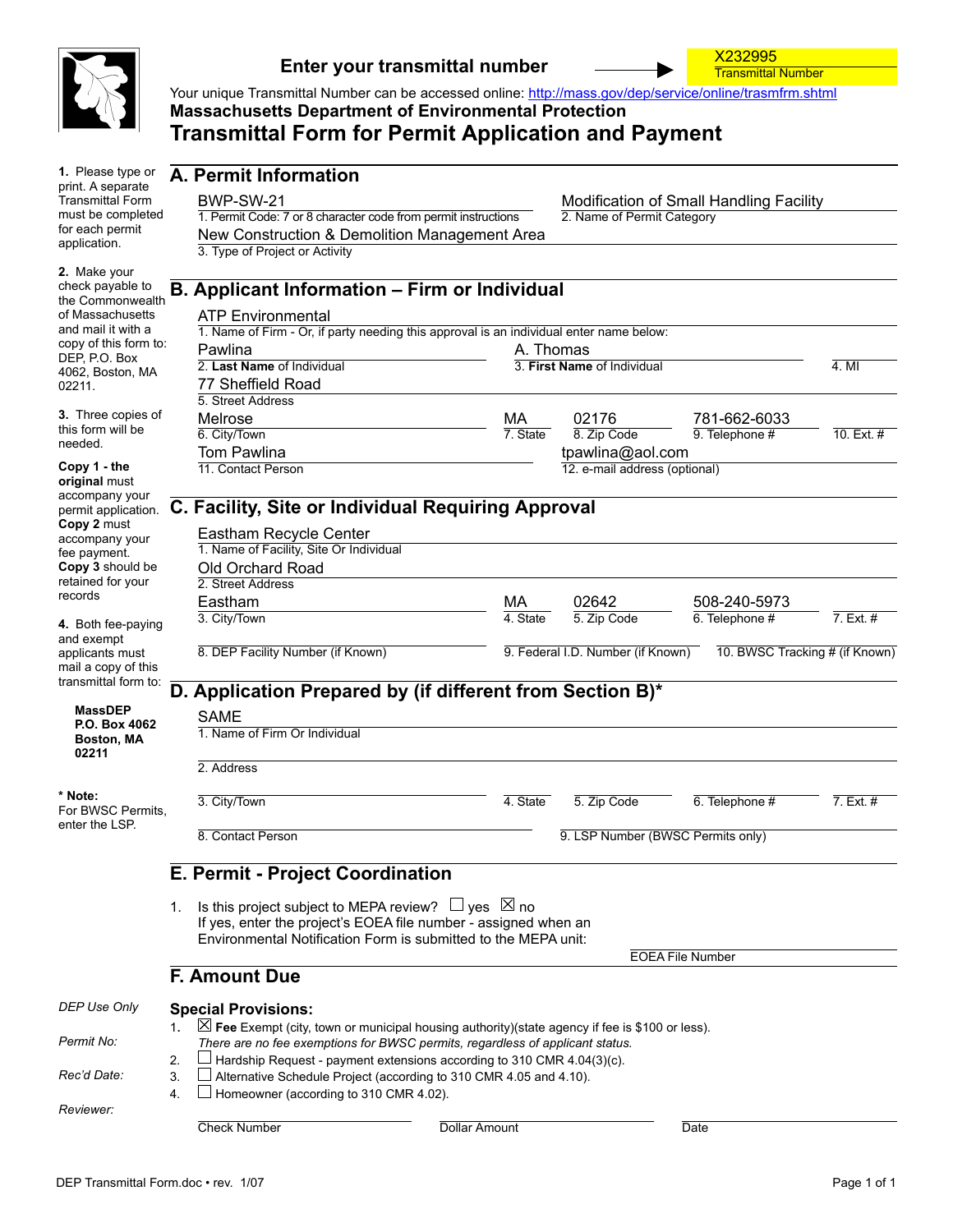

filling out forms on the computer, use only the tab key to move your cursor - do not

**Directions:** Specify the plan/report and page numbers in which the following information is located.

## **Massachusetts Department of Environmental Protection**

Bureau of Waste Prevention – Solid Waste Management

**BWP SW 07 Modification of a Large Handling Facility BWP SW 11 Landfills - Major Modification BWP SW 16 Combustion Facilities BWP SW 21 Modification of a Small Handling Facility BWP SW 22 Landfills - Minor Modification BWP SW 45 Any Facility – Alternative Review**

X232995 Transmittal Number

Facility ID# (if known)

**ONLY**

**Application for Solid Waste Management Facility Modification**

**Important:** When **A. Project Information** (all applicants must complete this section) 1. Which permit category are you applying for?

| $\Box$ BWP SW 07 $\Box$ BWP SW 11 $\Box$ BWP SW 16 $\boxtimes$ BWP SW 21 $\Box$ BWP SW 22 $\Box$ BWP SW 45 |
|------------------------------------------------------------------------------------------------------------|
| 2. Is MEPA review required for this project? $\Box$ Yes<br>$-$ No                                          |

**Attachment** 

Attachment 1

| use the return       |                            |
|----------------------|----------------------------|
| kev.                 | 2. Is MEPA review required |
| $\sqrt{\frac{1}{n}}$ |                            |

|--|

- a. General Description (310 CMR 19.039(1))
	- (1) Effect on Current Operation Attachment
	- (2) Effect on Capacity **Attachment**
	- (3) Effect on Operating Life Attachment
- b. Effect on Public Health Safety or the Environment (310 CMR 19.039(3))
- 4. Currently Valid Department Approvals **Attachment** 3

# **Note:**

Complete only sections applicable to requested modification. Enter NA if not applicable. **B. Project Information**

#### **Important Note:**

Engineering Plans must be stamped by a Registered Professional Engineer (PE). Property Line Location must be stamped by a Registered Land Surveyor (RLS).

|    |                                               |     |                                                                                               | <b>Flatikeport</b> # | E |
|----|-----------------------------------------------|-----|-----------------------------------------------------------------------------------------------|----------------------|---|
| 1. |                                               |     | Plan/Report Modifications and/or Revisions                                                    |                      |   |
|    | a.                                            |     | Waste Control Plans (310 CMR 19.017)                                                          | N/A                  |   |
|    | b.                                            |     | Facility Plan (310 CMR (19.030(3)(c))                                                         | N/A                  |   |
|    |                                               | (1) | Site Plan (310 CMR 19.030(3)(c)1)                                                             | Figure 1             | 1 |
|    | <b>CMR</b><br>Demolition<br><b>Facilities</b> | (2) | Recycling/Composting Plan (310)<br>19.030(3)(c)2.) MSW and<br><b>Landfills and Combustion</b> | N/A                  |   |
|    |                                               | (3) | Facility Design Plan (310 CMR<br>$19.030(3)(c)$ 3.)                                           | N/A                  |   |

| Plan/Report # | Page # | <b>DEP USE</b><br><b>ONLY</b> |
|---------------|--------|-------------------------------|
| N/A           |        |                               |
| N/A           |        |                               |
| Figure 1      |        |                               |
| N/A           |        |                               |
| N/A           |        |                               |

**Plan/Report # Page # DEP USE**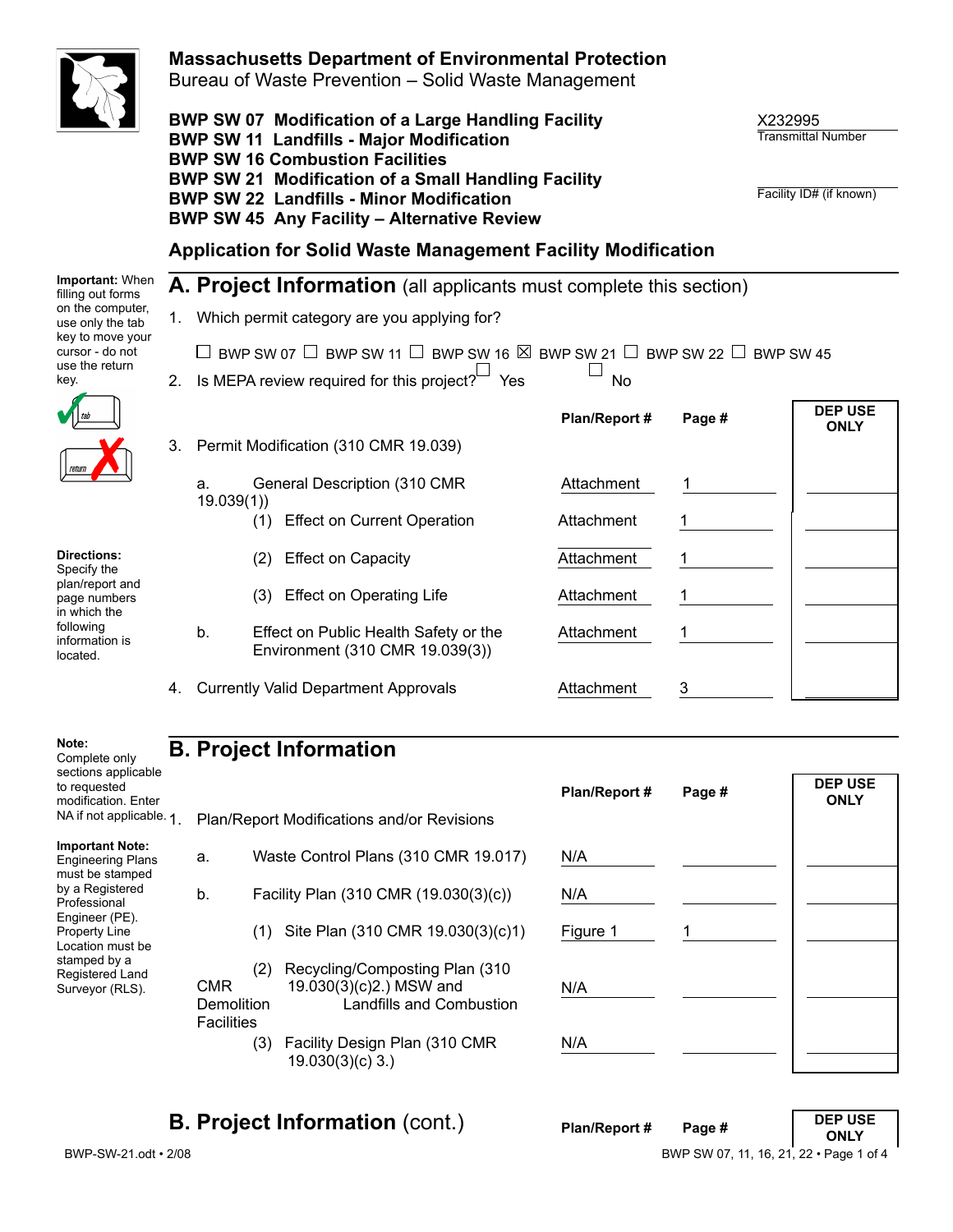

### **Massachusetts Department of Environmental Protection**

Bureau of Waste Prevention – Solid Waste Management

**BWP SW 07 Modification of a Large Handling Facility**

**BWP SW 21 Modification of a Small Handling Facility**

**BWP SW 11 Landfills - Major Modification**

**BWP SW 22 Landfills - Minor Modification BWP SW 45 Any Facility – Alternative Review**

**BWP SW 16 Combustion Facilities**

X232995 Transmittal Number

Facility ID# (if known)

# **Application for Solid Waste Management Facility Modification**

| <b>CMR</b> | Operation and Maintenance (310)<br>(4)<br>$19.030(3)(c)$ 4.) | N/A |  |
|------------|--------------------------------------------------------------|-----|--|
| <b>CMR</b> | (5)<br>Closure/Post-Closure Plan (310)<br>19.030(3)(c) 5.    | N/A |  |
|            | Hydrogeological Study (310 CMR<br>(6)<br>19.104(3)           | N/A |  |
|            | Class II Recycling Program<br>(7)<br>(310 CMR                | N/A |  |
|            | 19.303) (Engineer's Supervision sign-<br>off not required)   |     |  |

# **C. Permit Review Documentation and Criteria**

|                                                                             |                |                  |                                                                                                     | Plan/Report # | Page # | <b>DEP USE</b><br><b>ONLY</b> |
|-----------------------------------------------------------------------------|----------------|------------------|-----------------------------------------------------------------------------------------------------|---------------|--------|-------------------------------|
| Note:<br>Complete all                                                       | $\mathbf{1}$ . | Documentation    |                                                                                                     |               |        |                               |
| sections applicable<br>to requested<br>modification. Refer<br>to referenced |                | a.<br><b>CMR</b> | Site Assignment Documentation {310<br>19.030(3)(e)                                                  | N/A           |        |                               |
| regulation<br>citation for<br>applicability. Enter                          |                | b.               | MEPA Status {310 CMR 19.030(3)(f)}                                                                  | N/A           |        |                               |
| NA if not applicable.                                                       |                | C.               | <b>Wetlands Order of Conditions</b>                                                                 | N/A           |        |                               |
|                                                                             |                | d.<br>e.         | Waste Disposal Contract (Transfer<br>Financial Assurance Estimate and<br>Mechanism (310 CMR 19.051) | N/A<br>N/A    |        |                               |
|                                                                             | 2.             |                  | Permit Criteria (310 CMR 19.038)                                                                    |               |        |                               |
|                                                                             |                | a.               | <b>MEPA Compliance</b>                                                                              | N/A           |        |                               |
|                                                                             |                | b <sub>1</sub>   | <b>Site Assignment Limits</b>                                                                       | N/A           |        |                               |
|                                                                             |                | C.               | Compliance with Facility Specific<br>Regulations                                                    | N/A           |        |                               |
|                                                                             |                | d.               | Health & Environmental Impact                                                                       | N/A           |        |                               |
|                                                                             |                | e.<br>and        | Compliance with other applicable laws<br>regulations                                                | N/A           |        |                               |

# **C. Permit Review Documentation and Criteria** (cont.)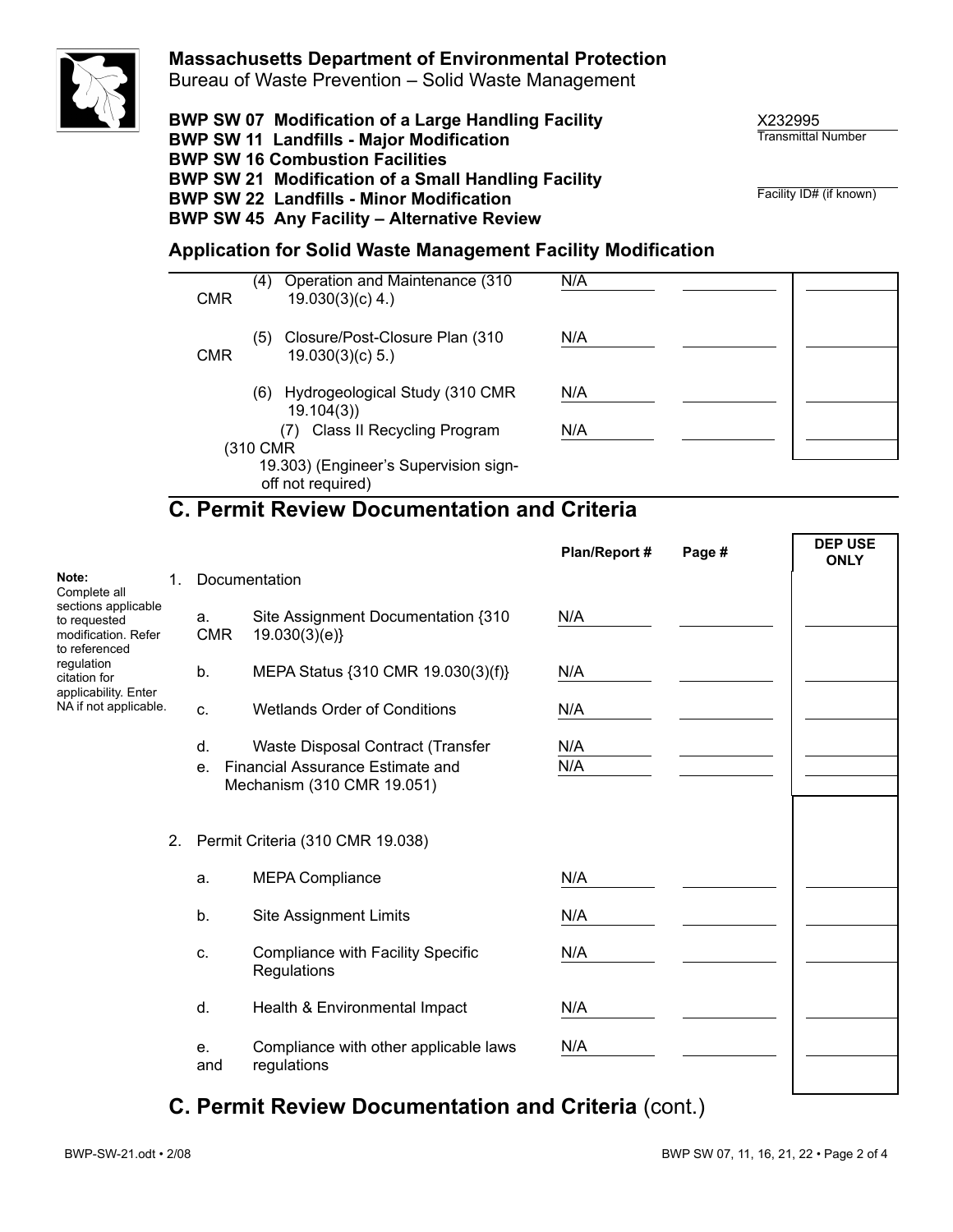

### **Massachusetts Department of Environmental Protection**

Bureau of Waste Prevention – Solid Waste Management

X232995 Transmittal Number

Facility ID# (if known)

**BWP SW 07 Modification of a Large Handling Facility BWP SW 11 Landfills - Major Modification BWP SW 16 Combustion Facilities BWP SW 21 Modification of a Small Handling Facility BWP SW 22 Landfills - Minor Modification BWP SW 45 Any Facility – Alternative Review**

### **Application for Solid Waste Management Facility Modification**

|    |    |                                                            | Plan/Report # | Page #         | <b>DEP USE</b><br><b>ONLY</b> |
|----|----|------------------------------------------------------------|---------------|----------------|-------------------------------|
| f. |    | <b>Compliance with Waste Control</b>                       | N/A           |                |                               |
| g. |    | <b>Enforcement Status</b>                                  | N/A           |                |                               |
| h. |    | <b>Bird Hazard</b>                                         | N/A           |                |                               |
| i. |    | <b>Structural Support</b>                                  | N/A           |                |                               |
| J. |    | <b>Wildlife Endangerment</b>                               | N/A           |                |                               |
| k. |    | <b>Location Restrictions</b>                               |               |                |                               |
|    |    | 1. Combustion Facilities and Handling<br><b>Facilities</b> |               |                |                               |
|    |    | Zone II<br>a.                                              | N/A           |                |                               |
|    |    | <b>IWPA</b><br>b.                                          | N/A           |                |                               |
|    |    | Unmonitorable Area<br>C.                                   | N/A           |                |                               |
|    |    | <b>Waste Handling Setbacks</b><br>d.                       | Attachment    | $\overline{2}$ |                               |
|    | 2. | Landfills                                                  |               |                |                               |
|    |    | Zone II<br>a.                                              | N/A           |                |                               |
|    |    | <b>Public Water Supply</b><br>b.                           | N/A           |                |                               |
|    |    | <b>IWPA</b><br>C.                                          | N/A           |                |                               |
|    |    | d.<br>Sole Source Aquifer                                  | N/A           |                |                               |
|    |    | Unmonitorable Area<br>е.                                   | N/A           |                |                               |
|    | f. | <b>Gas Control</b>                                         | N/A           |                |                               |
|    |    | Leachate Containment<br>g.                                 | N/A           |                |                               |
|    |    | <b>Waste Deposition Setbacks</b><br>h.                     | N/A           |                |                               |
|    |    |                                                            |               |                |                               |

# **C. Permit Review Documentation and Criteria** (cont.)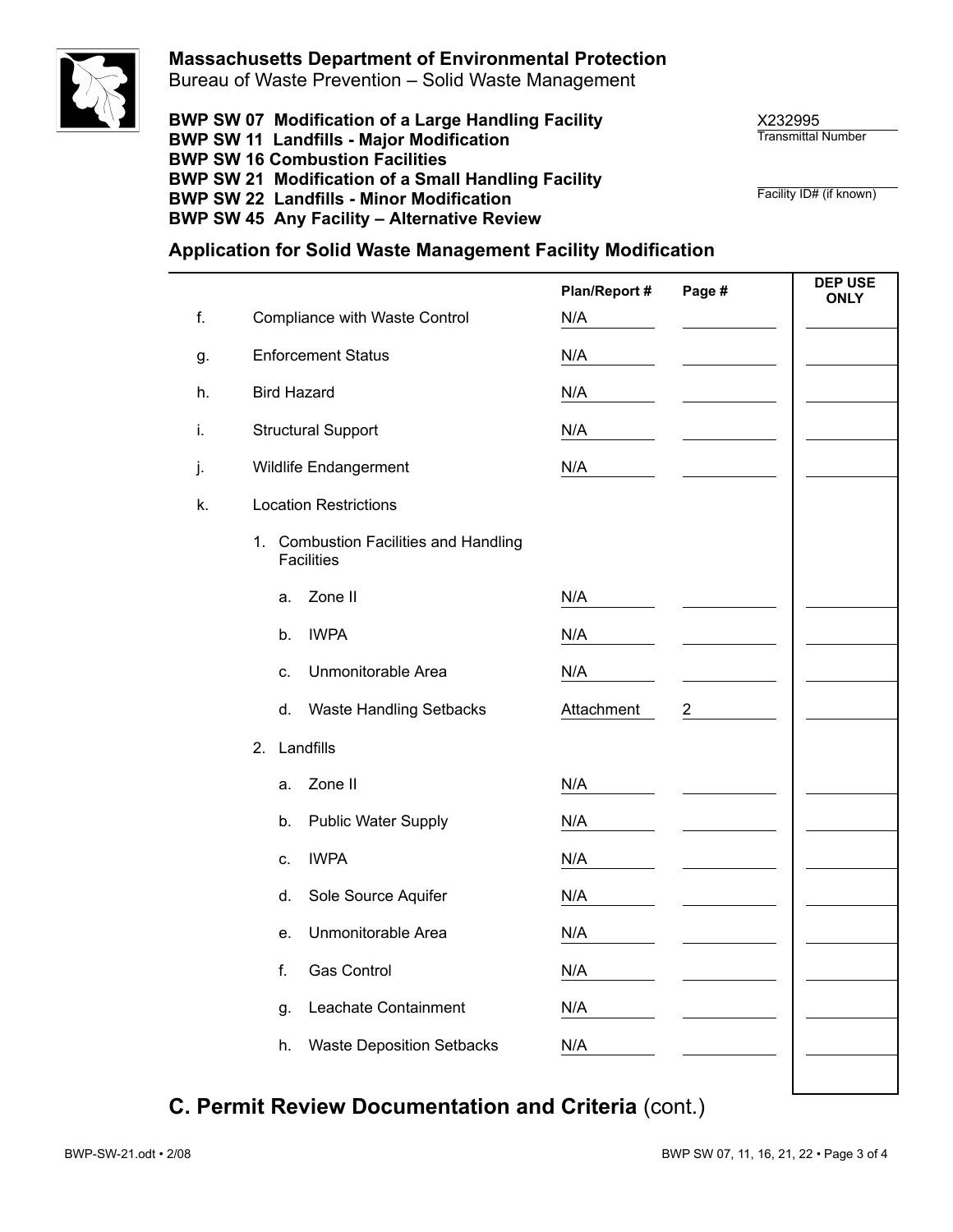

### **Massachusetts Department of Environmental Protection**

Bureau of Waste Prevention – Solid Waste Management

**BWP SW 07 Modification of a Large Handling Facility BWP SW 11 Landfills - Major Modification BWP SW 16 Combustion Facilities BWP SW 21 Modification of a Small Handling Facility BWP SW 22 Landfills - Minor Modification BWP SW 45 Any Facility – Alternative Review**

**Application for Solid Waste Management Facility Modification**

|                     | <b>Plan/Report #</b> | Page # | <b>DEP USE</b><br><b>ONLY</b> |
|---------------------|----------------------|--------|-------------------------------|
| Seismic Impact Zone | N/A                  |        |                               |
| Unstable Area       | N/A                  |        |                               |

# **D. Certification & Engineer's Supervision: 310 CMR 19.011**

### **Engineer's Supervision:**

All papers pertaining to design, operation, or engineering of this site or facility shall be completed under the supervision of a Massachusetts registered professional engineer knowledgeable in solid waste facility design, construction and operation, and shall bear the seal, signature and discipline of said engineer. The soils, geology, air monitoring and groundwater sections of the application or monitoring report shall be completed by competent professionals experienced in the fields of soil science and soil engineering, geology, air monitoring and groundwater, respectively, under the supervision of a Massachusetts registered professional engineer. All mapping and surveying shall be completed by a registered surveyor.

#### **Certification:**

Any person, required by these regulations or any order issued by the Department, to submit papers shall identify themselves by name, profession, and relationship to the applicant and legal interest in the facility, and make the following certification: "I certify under penalty of law that I have personally examined and am familiar with the information submitted in this document and all attachments and that, based on my inquiry of those individuals immediately responsible for obtaining the information, I believe that the information is true, accurate and complete. I am aware that there are significant penalties both civil and criminal for submitting false information including possible fines and imprisonment."

|            | A. Thomas Pawlina |  |
|------------|-------------------|--|
| Print Name |                   |  |

Authorized Signature

Principal Engineer Position/Title

A T P Environmental **Company** 

28431

P.E. #

**Date** 

A. Thomas Pawlina Print Name

Authorized Signature

Principal Engineer Position/Title

**Date** 

X232995 Transmittal Number

Facility ID# (if known)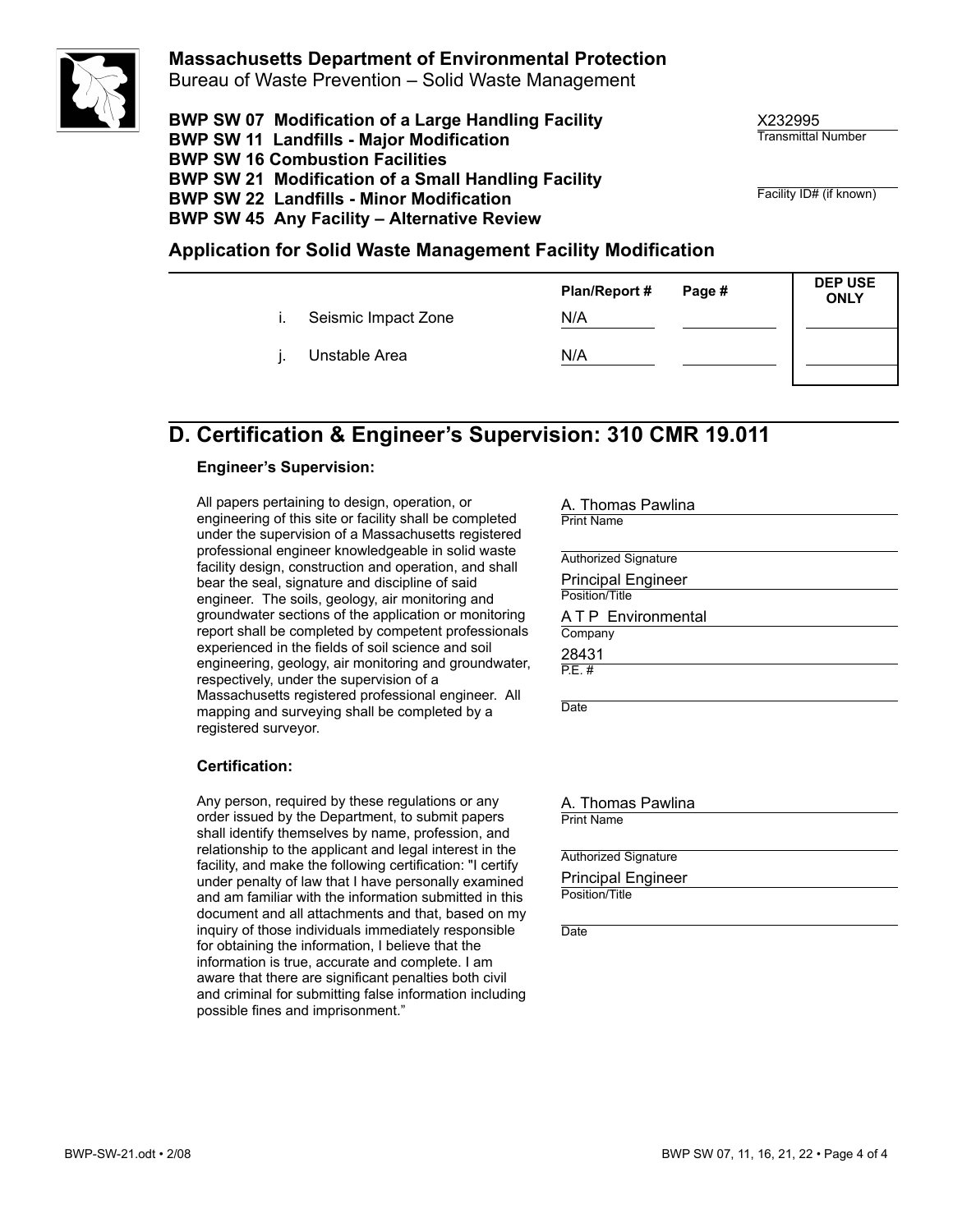### TRANSMITTAL NO. X232995

### BWP SW 21 MODIFICATION OF A SMALL HANDLING FACILITY

### EASTHAM RECYCLE CENTER MODIFICATION TO CONSTRUCTION/DEMOLITION WASTE AREA AND INSTALLATION OF AN EMERGENCY GENERATOR PAD

### A. PROJECT INFORMATION

### 3a. General Description

The Town of Eastham, in its effort to better serve its costumers and improve onsite operations, seeks a modest expansion to its Construction and Demolition (C&D) handling area. The new C&D area would remain at its present location; no relocation is planned. The Town would simply expand the existing dropoff area measuring approximately 20' by 40' feet into one that is slightly larger and includes a concrete floor.

The Town also seeks, through this permit application, to install a new concrete pad to support a new emergency generator located permanently a few feet west of the existing scale house.

Figure 1 Site Plan, attached, shows the location of both the expanded C&D disposal area and the new concrete pad. Minimal effects, all positive, are anticipated as a result of the proposed adjustments. With respect to the expanded C&D area, the Town anticipates that it will improve its onsite operations and, specifically, its management of C&D waste by providing a larger holding volume which will be lifted and containerized once, at the end of the day, rather than often, as is the case today. Such an improvement will free onsite staff to attend to other important tasks. The new layout (Figure 2), which replaces a concrete pad that had been broken to pieces over time, will also allow a roll-off container to be parked length wise on concrete instead of dirt. The improved access will allow the Town to use its new hydraulic excavator to sort metal and clean wood from bulky items, thereby increasing revenue from site operations. The C&D area improvements will not increase the MSW capacity at the site. Rather, because of its larger size and ease of use, it may reduce the volume of MSW managed by the hoppers as customers take advantage of the improved C&D disposal area flexibility. Finally, the proposed C&D changes will have no effect on the facility operating life or the public health safety or the environment.

With respect to the proposed emergency generator pad, the modification represents a site improvement because it replaces the current design calling for a portable emergency generator to be brought in and hooked up in cases of power failure. Though no power failure events have occurred to date, the ability to immediately resume operation of the two MSW pushpits and the five recycling compactors will result in continuous service to customers in a safe and environmentally protected manner. The location of the proposed emergency, immediately west of the scale house, is consistent with the original design location of the portable generator and all related interior and exterior wiring. As such, the proposed concrete pad and emergency generator will have no effect on current operations (other than the ability to respond immediately to emergency loss of power), and no effect on capacity or operating life.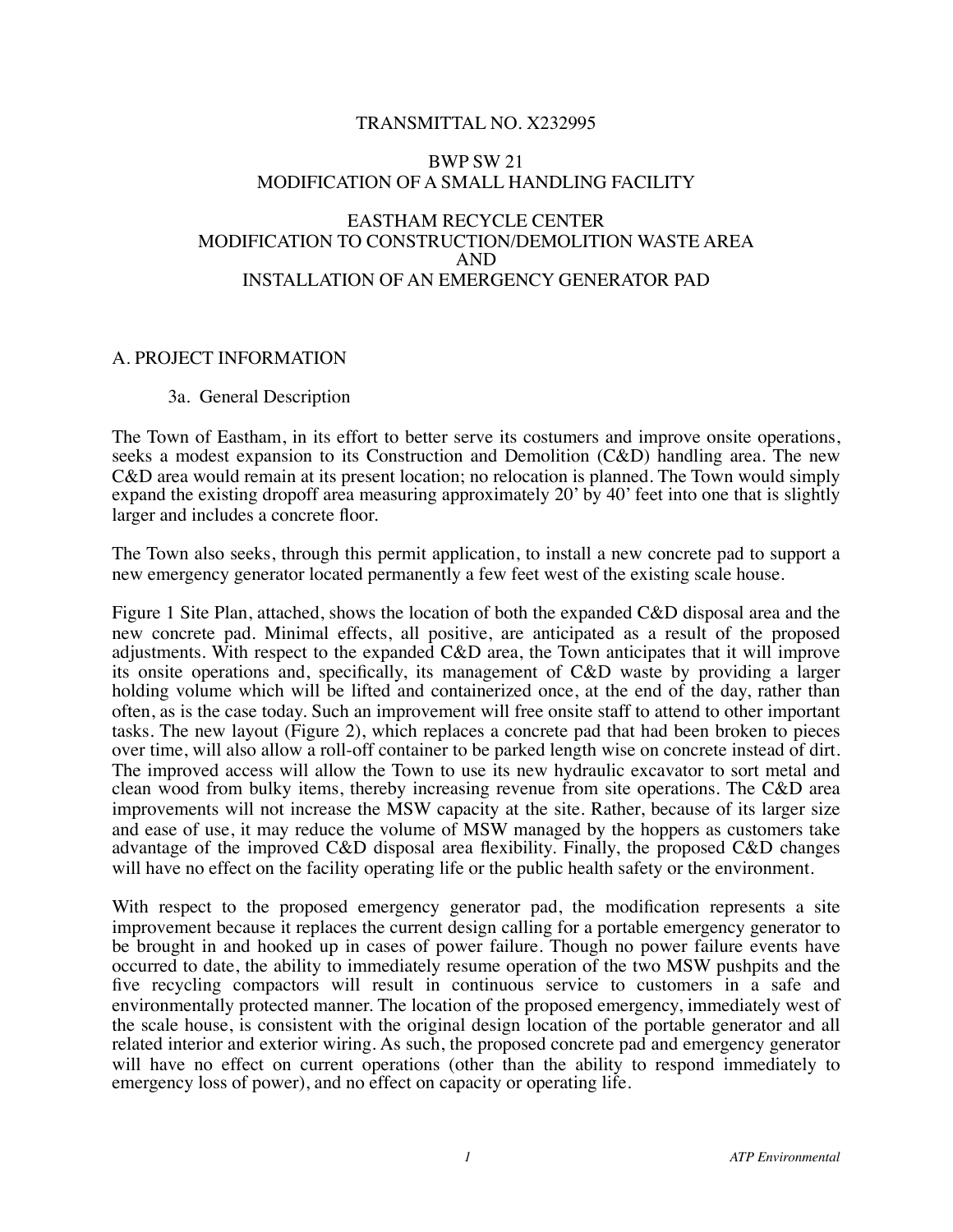### B. PROJECT INFORMATION

1.b(1) Site Plan - see Figure 1, attached.

### C. PERMIT REVIEW DOCUMENTATION AND CRITERIA

### 2.k.1.d. Waste Handling Setbacks.

The new C&D handling area has been located and oriented so that its distance from the west property line (shared with the Commonwealth which has constructed a bike trail) is less than or equal to the current C&D area distance of 60'. Although the regulations call for a 100' setback, we respectfully request a waiver under 310 CMR 16.00 because 1) there is no change in proximity of the C&D facility; 2) the abutting property, 180 feet wide, contains, in addition to the bike trail, wooded areas and a high transmission line (See Figure 3).

No other setback issues are present for the new C&D facility. The property beyond (west of) the Commonwealth's bike trail is operated as a seasonal trailer park with seasonal water demands. There are no year-round existing or potential private water supply wells within 250'; there are no occupied year-round residential dwellings, prisons, bedded health care facilities, lower education institutions, or childrens' pre-school within 250 feet; there are no resource areas protected by the Wetland Protection Act, or the 100 year floodplain; and there is no surface drinking water supply 500' upgradient or 250' down gradient of the proposed facility.